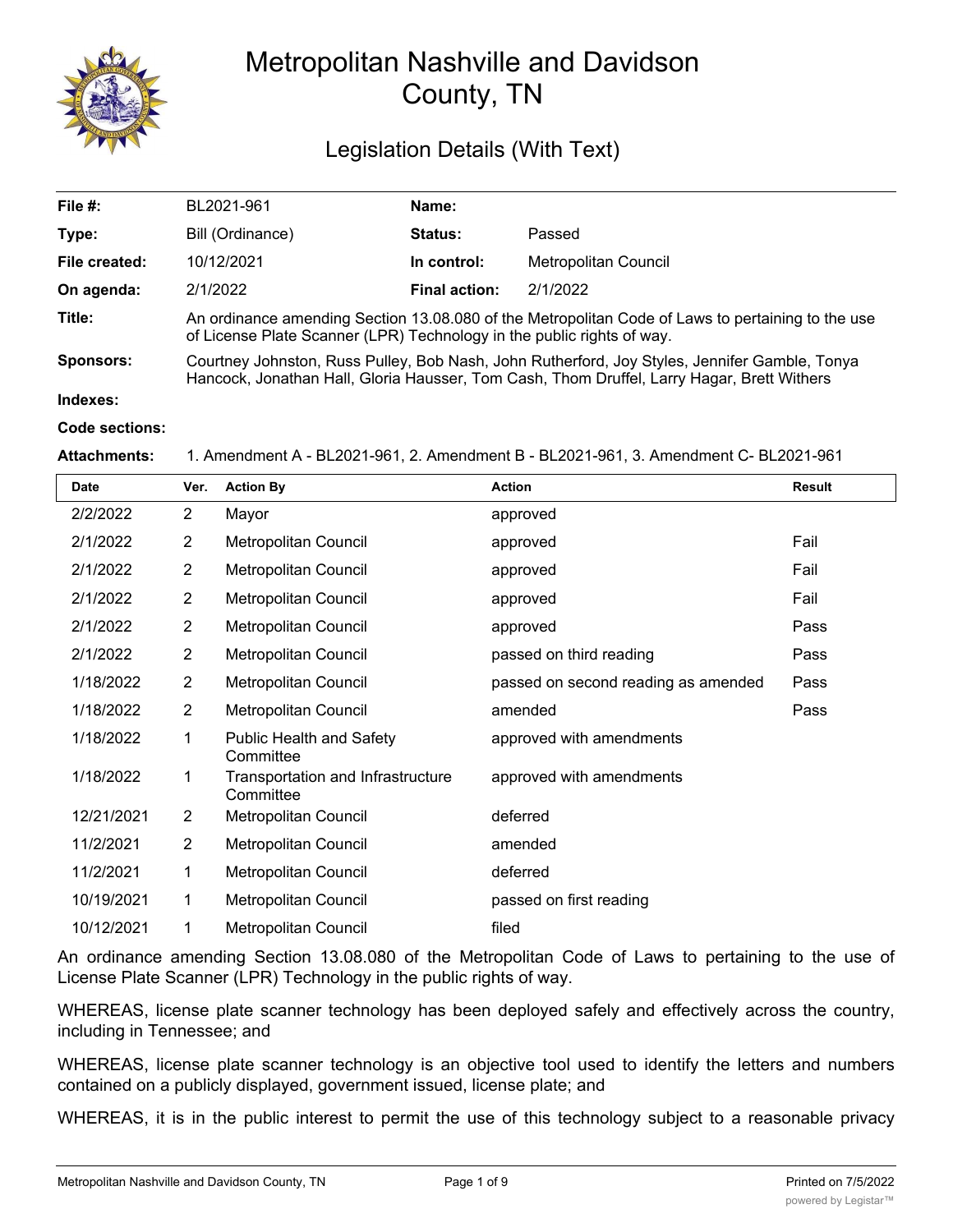#### **File #:** BL2021-961, **Version:** 2

framework that ensures the protection of civil liberties.

NOW, THEREFORE, BE IT ENACTED BY THE COUNCIL OF THE METROPOLITAN GOVERNMENT OF NASHVILLE AND DAVIDSON COUNTY:

Section 1. That Section 13.08.080 of the Metropolitan Code is hereby amended by deleting the existing language in subsection G and substituting in lieu thereof:

G. Except as provided in subsection I. of this section, any department of the Metropolitan Government, either directly or through contractors acting at the department's direction, wishing to acquire or enter into an agreement to acquire license plate scanner (LPR) technology and/or install or operate them onto or within the public rights of way, shall comply with the following requirements and restrictions:

1. A usage and privacy policy shall be implemented in order to ensure that the collection, use, maintenance, sharing, and dissemination of LPR information is consistent with respect for individuals' privacy and civil liberties. The usage and privacy policy shall be posted on the department's website, and shall include the following:

(a) i. The authorized purposes for using the LPR system and collecting LPR information, which shall be limited to the following:

(1) investigating and prosecuting felony offenses and criminal offenses associated with violent crimes including gun violence, homicide, and assault; and reckless driving including illegal drag racing activity at speeds in excess of 70 miles per hour; (2) identification and recovery of stolen vehicles and stolen license plates;

(3) detecting civil traffic or parking offenses;

(4) operating a smart parking or curb management program; and

(5) assisting in missing persons cases including Amber and Silver Alerts.

ii. The use of an LPR system and collection of LPR information is not authorized and shall not be used for any purpose other than those listed in this section. This prohibition includes, but is not limited to the use of LPR for the following:

(1) the general surveillance of any individual;

(2) the identification of a vehicle for the purposes of repossession of the vehicle;

(3) the determination of whether a vehicle's license plate is expired;

(4) the determination of whether a motorist has a valid driver's license; or

(5) the determination of whether a motorist is insured.

iii. An LPR system authorized under this section shall not be capable of facial recognition.

iv. Law Enforcement Agencies, the Parking Enforcement Patrol, NDOT, and their contractors must have reasonable suspicion that a felony offense, or a traffic or parking offenses, has occurred before examining collected license plate reader data that was collected more than one hour prior to the examination. Further, Law Enforcement Officers shall not examine license plate reader data that was collected more than one hour prior to the examination in order to generate reasonable suspicion.

v. Whenever a license plate reader alerts on a plate, law enforcement, before taking any action, must confirm visually that a plate matches the number and state identified in the alert, that the alert is still active by calling dispatch, whether the alert pertains to the registrant of the car and not the car itself, and that the license plate is on the list for one of the authorized purposes listed in this section. Once confirmed, a query shall be initiated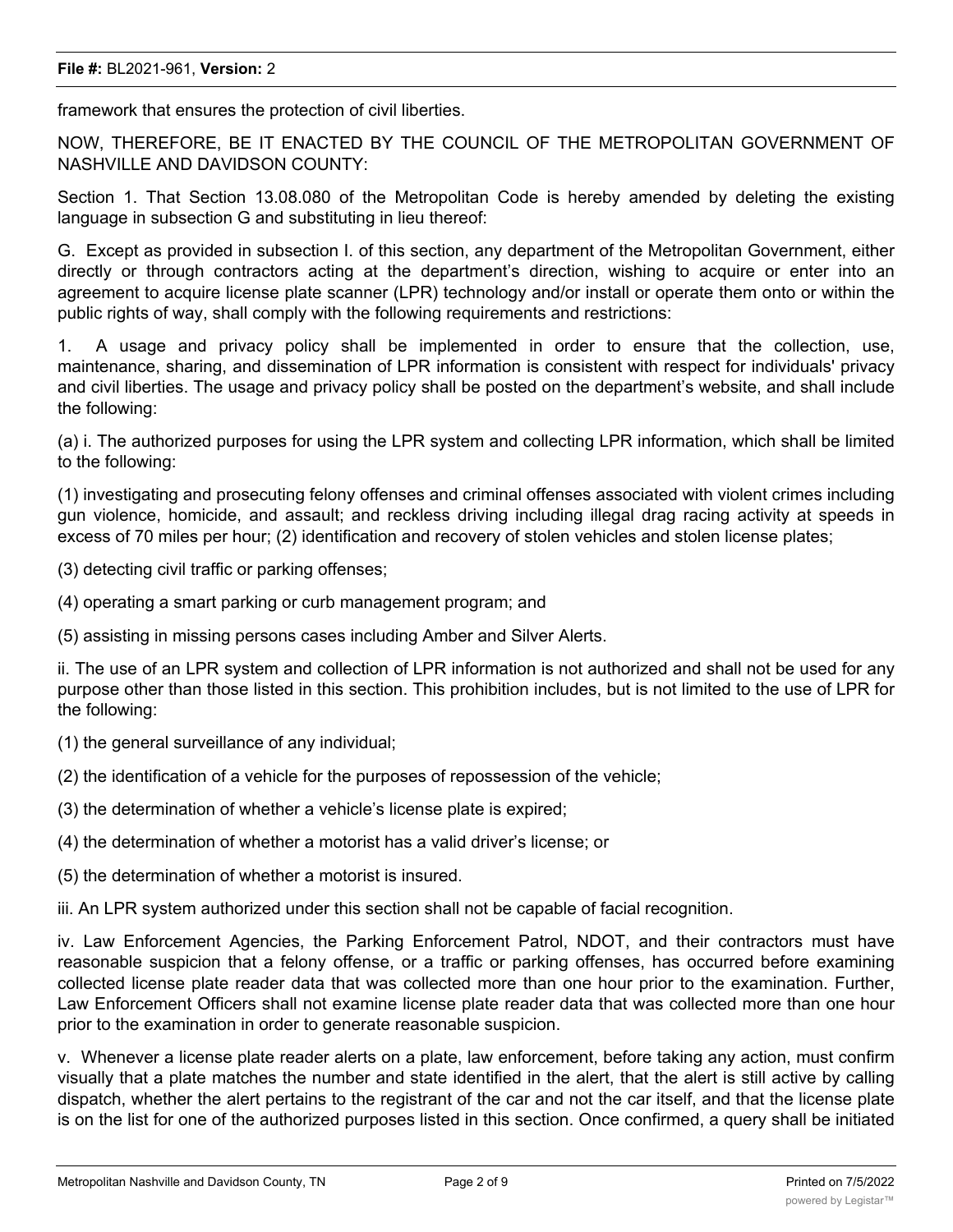in the National Crime Information Center (NCIC) database by authorized individuals.

(b) A description of the employees or contractors who are authorized to use or access the LPR system or to collect LPR information.

(c) A description of the steps taken to restrict the information obtained through the LPR system to that which is strictly necessary to implement the purposes in subsection G.1(a) of this section and limited to the contents of only the license plate and, to the extent possible, excluding identifying information of the driver and passengers.

(d) A description of how the LPR system will be monitored to ensure the security of the information obtained.

(e) The purposes of, process for, and restrictions on the sharing of LPR information to other persons, which must be in accordance with the purposes identified in subsection G.1(a) of this section.

(f) A description of the measures used to ensure the accuracy of LPR information and to correct data errors.

(g) The length of time LPR information will be retained, limited to the terms outlined in subsection G.4 of this section.

2. The installation and maintenance of LPR hardware and software, as well as LPR data access, retention, and security, shall be managed by an LPR Custodian ("Custodian") designated by the department using the LPR system, who will assign personnel under their command to administer the day to day operation of the LPR system as defined below. The Custodian's name shall be provided on the department's website. The Custodian shall be the administrator of the LPR system and shall be responsible for developing guidelines and procedures regarding the department's use of its LPR system, including, but not limited to:

(a) Establishing and maintaining reasonable security procedures and practices, including operational, administrative, technical, and physical safeguards, to protect LPR information from unauthorized access, destruction, use, modification, or disclosure;

(b) Maintaining a list of the name and job title of all users who are authorized to use or access the department's LPR system;

(c) Developing training requirements for and ensuring training of authorized users on the operations of, and usage and privacy policy for the department's LPR system;

(d) Developing procedures and a regular timetable for conducting audits of LPR system usage, including audits of user searches;

(e) Developing procedures for, and ensuring the proper retention and destruction of, the agency's LPR data;

(f) Ensuring that this policy and its related procedures are posted conspicuously on the department's public website; and

(g) Managing the relationship with the LPR provider, which shall include ensuring that:

- i. The provider meets all contractual obligations;
- ii. The system is maintained as per Service Level Agreements;
- iii. Log retention is adequate; and
- iv. Data ownership is clearly understood.
- 3. Access and use of the department's LPR system is strictly restricted to the authorized users, as outlined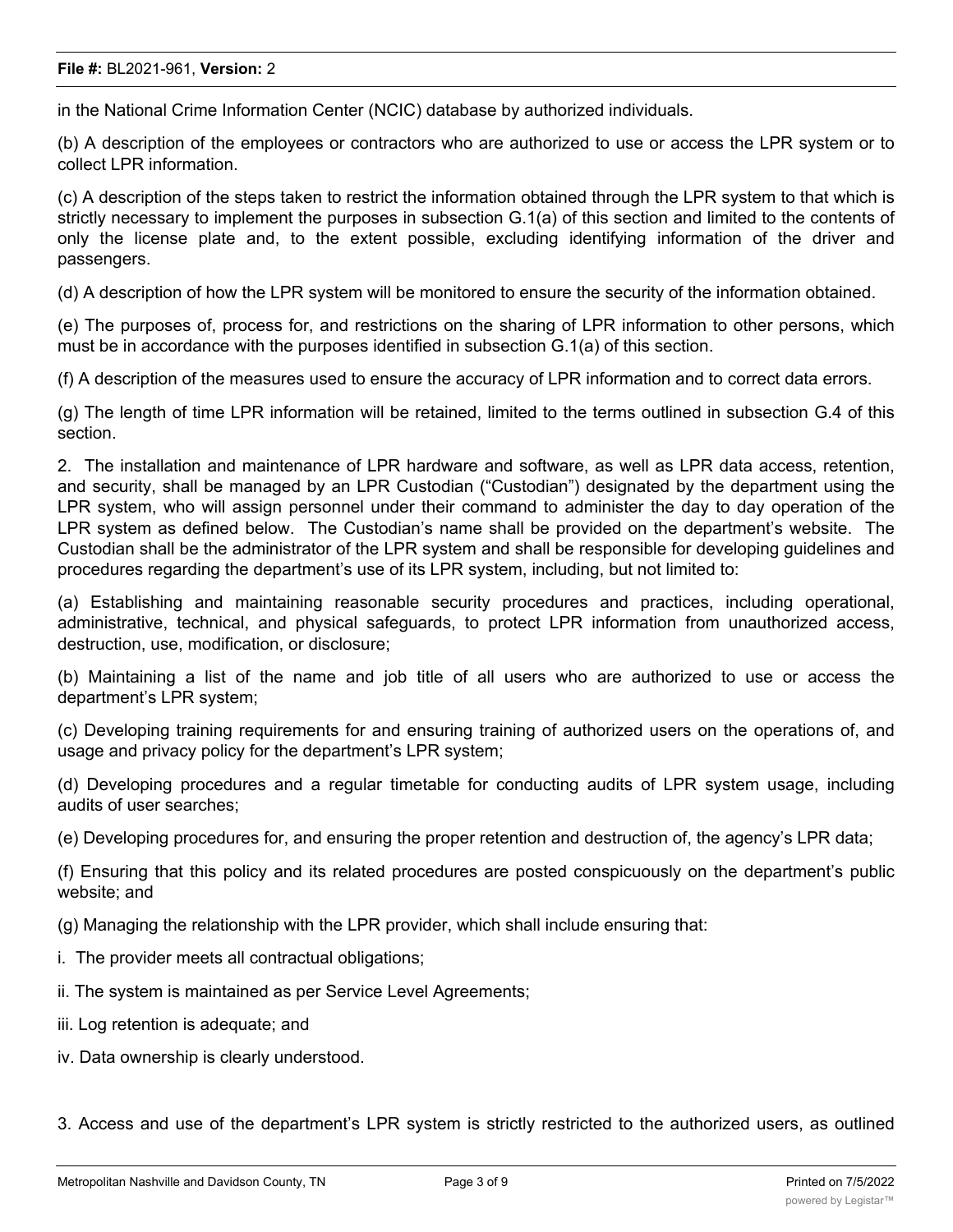below:

(a) Authorized users must receive appropriate supervisory approval, as determined by the Custodian, prior to receiving LPR system access.

(b) Access shall only be approved for designated personnel whose roles require them to use the LPR system, and LPR system access shall be further limited to those tasks within the employee's job responsibilities. Access shall be limited to no more than ten authorized users per department.

(c) Personnel authorized to use the department's LPR system as defined in subsection G.3.(b) of this section shall be specifically trained in the system and the usage and privacy policy prior to receiving account access. This training shall include, but not be limited to:

- i. Applicable local, state, and federal laws;
- ii. Applicable policies, including the usage and privacy policy;
- iii. Functionality of the equipment;
- iv. Authorized and prohibited uses;
- v. Accessing data;
- vi. Safeguarding password information and data;
- vii. Data sharing policies and procedures; and
- viii. Reporting breaches, errors, and other issues.

(d) Authorized user accounts which are inactive for a period of nine months will be disabled automatically. Authorized users with disabled accounts must be retrained in the LPR system, usage, and privacy policies prior to having their accounts reinstated.

(e) Users found to have used the LPR system without authorization, with improper credentials, or in a manner not authorized by these policies shall have their access immediately revoked and may face disciplinary action in accordance with applicable civil service policies, up to and including termination.

(f) To the extent consistent with state or federal law, to ensure compliance with the provisions of this section or to investigate complaints of misuse of an LPR or LPRs, the district attorney general, or a designee, or the public defender, or a designee, may examine and audit any LPR, any file used to store LPR data, and any records pertaining to the use of LPRs. If the district attorney general or the public defender believes that an LPR or LPRs have been used in violation of this section, either or both may send a letter to the Metro Council requesting suspension of the use of an LPR or LPRs for the purposes of investigation, to prevent ongoing violations, or to deter future violations. The Metro Council may grant such a request by resolution. Nothing in this section shall be construed as limiting the authority of the district attorney general to prosecute any crime involving LPR. This includes, but is not limited to, tampering with evidence, which is a class C felony punishable under Tennessee law with a term of imprisonment of three to fifteen years and a fine not to exceed \$10,000.

4. (a) LPR data, including but not limited to license plate number, vehicle description, location and date/time stamp shall not be retained for more than 10 days, unless it is evidence in a criminal offense or civil traffic or parking offense, subject to a properly issued warrant, subpoena, public records request or court order, or where the department has been instructed to preserve such data by the Metropolitan Department of Law in relation to pending litigation or anticipated litigation.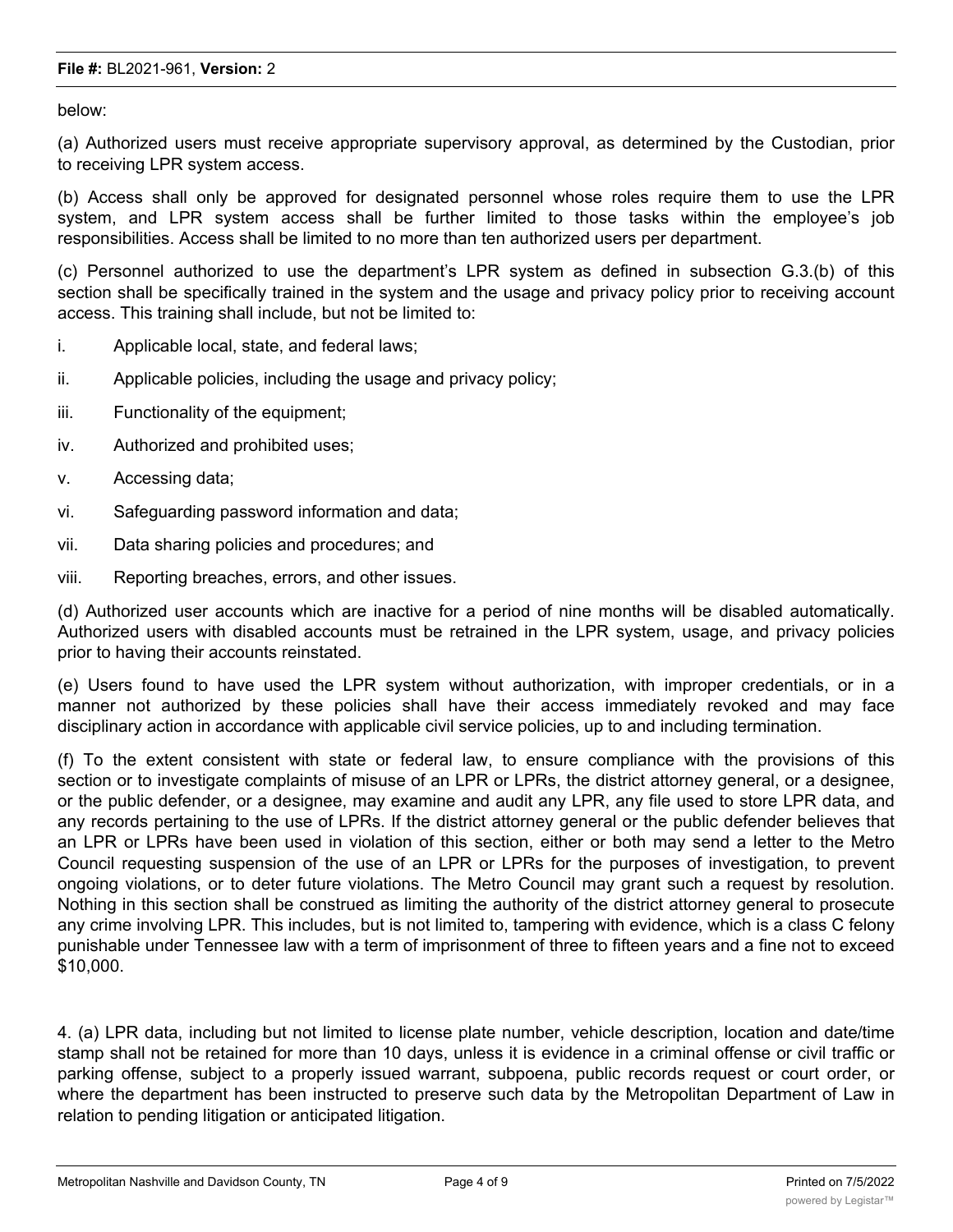(b) Any data unrelated to an ongoing investigation, or pending or anticipated litigation shall be automatically deleted after 10 days.

(c) Users who wish to preserve LPR data for longer than 10 days shall make a written request to their supervisor including the investigation number and purpose for preservation and, upon approval, such LPR data will be preserved along with a note in the record stating the reason for preservation and related investigation number.

(d) LPR data retained by the Metropolitan Government shall not include any personally identifiable information.

(e) To the extent permitted by state law, the Metropolitan Government shall not sell LPR data for any purpose and shall not share any LPR data, except as provided in subsection G.6.

5. The LPR Custodian shall perform an audit of the LPR system and its access history on a regular basis, not less than one time per year. The department shall maintain an audit trail of access to the system for a period of not less than three years, which will include the following:

(a) The date and time the information is accessed.

(b) The license plate number or other data elements used to query the LPR system, if such data elements are not deleted per subsection G.4 of this section. Data exempt from deletion under subsection G.4., such as data that will be used as evidence in a felony offense or traffic or parking offense, must be preserved for the audit trail pursuant to this subsection.

- (c) The username of the person who accessed the information.
- (d) The purpose for accessing the information.

(e) To the extend consistent with state or federal law, access to review the Metropolitan Nashville Police Department audit trail shall be provided to the District Attorney, Public Defender, and Chair of the Community Oversight Board.

6. To the extent consistent with state or federal law, the department's stored LPR data may only be shared with other law enforcement agencies using the following procedures:

- (a) The agency making the request for the LPR data shall submit in writing:
- i. The name of the agency;
- ii. The name and title of the person requesting the information;
- iii. The intended purpose of obtaining the information; and
- iv. An agreement to adhere to the applicable provisions of this usage and privacy policy.
- (b) The request shall be reviewed and approved by the Custodian before the requested access is granted.

(c) If the requested search generates results, the Custodian or his or her designee must verify that the results are relevant to the request made prior to sharing the LPR data.

(d) The department shall not share any data with any agency that uses that data in a manner broader than allowed by this subsection G.6. Data may only be shared for the purposes outlined in subsection G.1(a).

(e) Records of all approved requests, including a record of which account was used to provide the search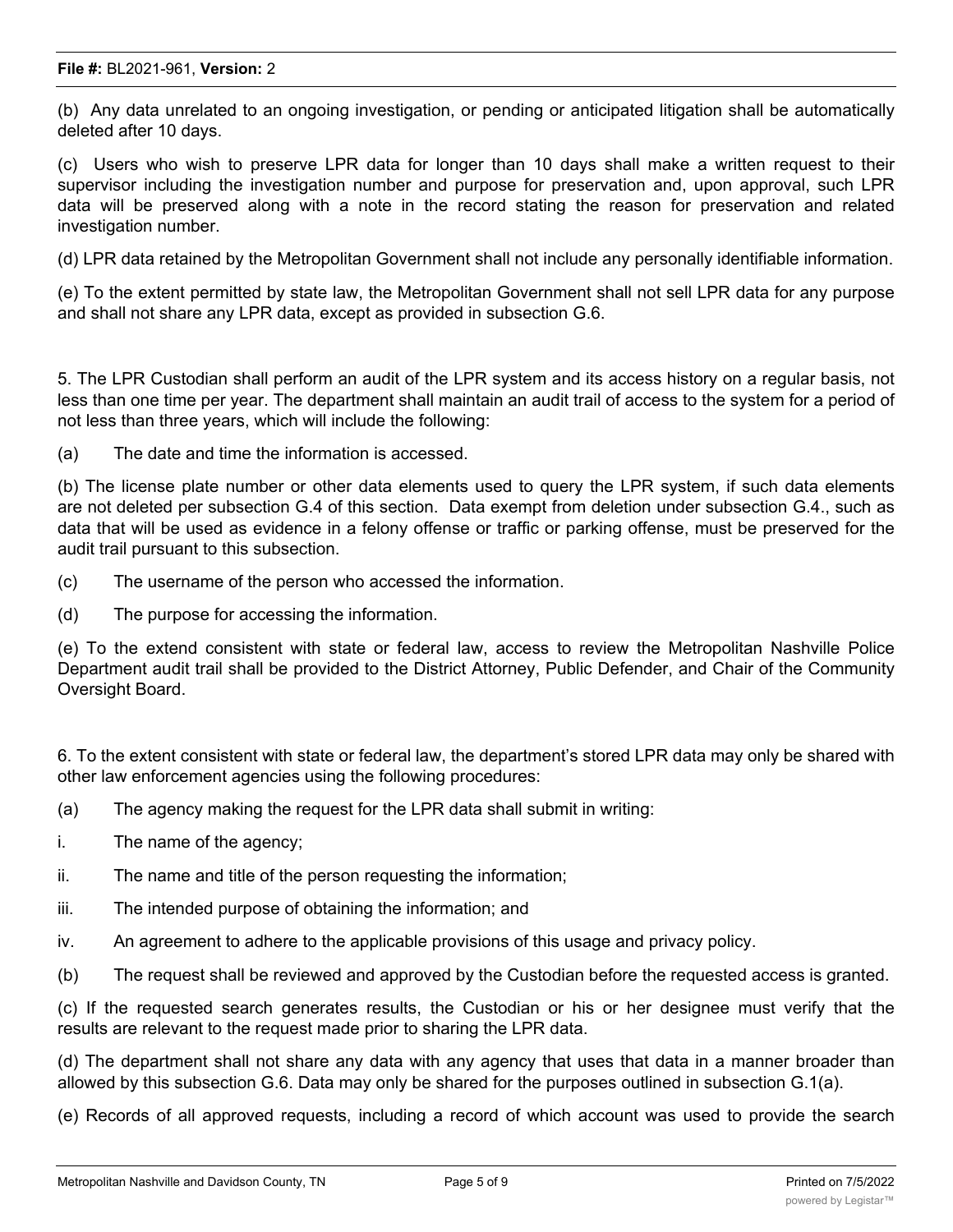#### **File #:** BL2021-961, **Version:** 2

results, must be maintained for a period not less than three years.

7. To protect against racial and ethnic bias in the use of LPRs, any time a motor vehicle is stopped based on data analysis performed by an LPR:

(a) The law enforcement officer who effectuated the stop shall record and provide to their precinct for record keeping and reporting purposes:

i. The date, time, and precise location of the stop;

ii. Any investigative or enforcement actions that were taken subsequent to the stop, including without limitation: an arrest; a search of a vehicle, driver, or passenger; the issuance of a new ticket, fine, or fee; or the enforcement of an existing ticket, fine, or fee;

iii. The self identified race(s) and ethnicities of the driver of the stopped motor vehicle, if voluntarily provided by the driver following the law enforcement officer's request.

(b) The race and ethnicity identification categories provided to the driver for selection by the law enforcement officer shall be the same as those under present use by the United States Office of Management and Budget (OMB).

(c) No later than March 1 of each year, the Metropolitan Nashville Police Department (MNPD) shall report to the Metropolitan Council, and shall make publicly available upon the MNPD website, all of the data collected pursuant to this subsection Section G.7(a), by precinct, from the previous calendar year. The reported data shall include no other personally identifiable information.

(d) In addition to the reporting requirement in Subsection G.7(c), during the six month pilot program referenced in subsection G.14, the MNPD shall report to the Metropolitan Council the information required by this subsection G.7(d) every two months. If a resolution is approved to fully implement the MNPD's use of LPR technology, the MNPD shall report such information to the Metropolitan Council every three months. Each report submitted by the MNPD shall contain the following information, compiled since the end date of its most recent report:

i. The number of LPRs in use.

ii. The number of matches made by the LPR, including number of matches read correctly and any misread.

iii. The number of matches that identified vehicles and individuals sought by law enforcement and that resulted in stops of vehicles or individuals.

iv. The number of matches that resulted in searches of vehicles and individuals, releases, arrests, or other outcomes.

v. Other information requested by the Metropolitan Council by resolution.

8. Failure of an employee to comply with this subsection G shall be grounds for disciplinary action in accordance with applicable civil service policies, up to and including termination.

9. LPR data shall only be disclosed in accordance with state and federal law.

10. LPR data obtained from a privately owned or operated LPR system may be used for the purposes authorized in subsection G.1., provided the data is voluntarily provided by the owners or operators of said LPR systems. The Custodian shall develop policies and procedures for requesting, protecting, and retaining this data that are consistent with the intent of subsections G.2., G.3., and G.4.

11. Any device or service necessary to effectuate the provisions of this subsection G shall be procured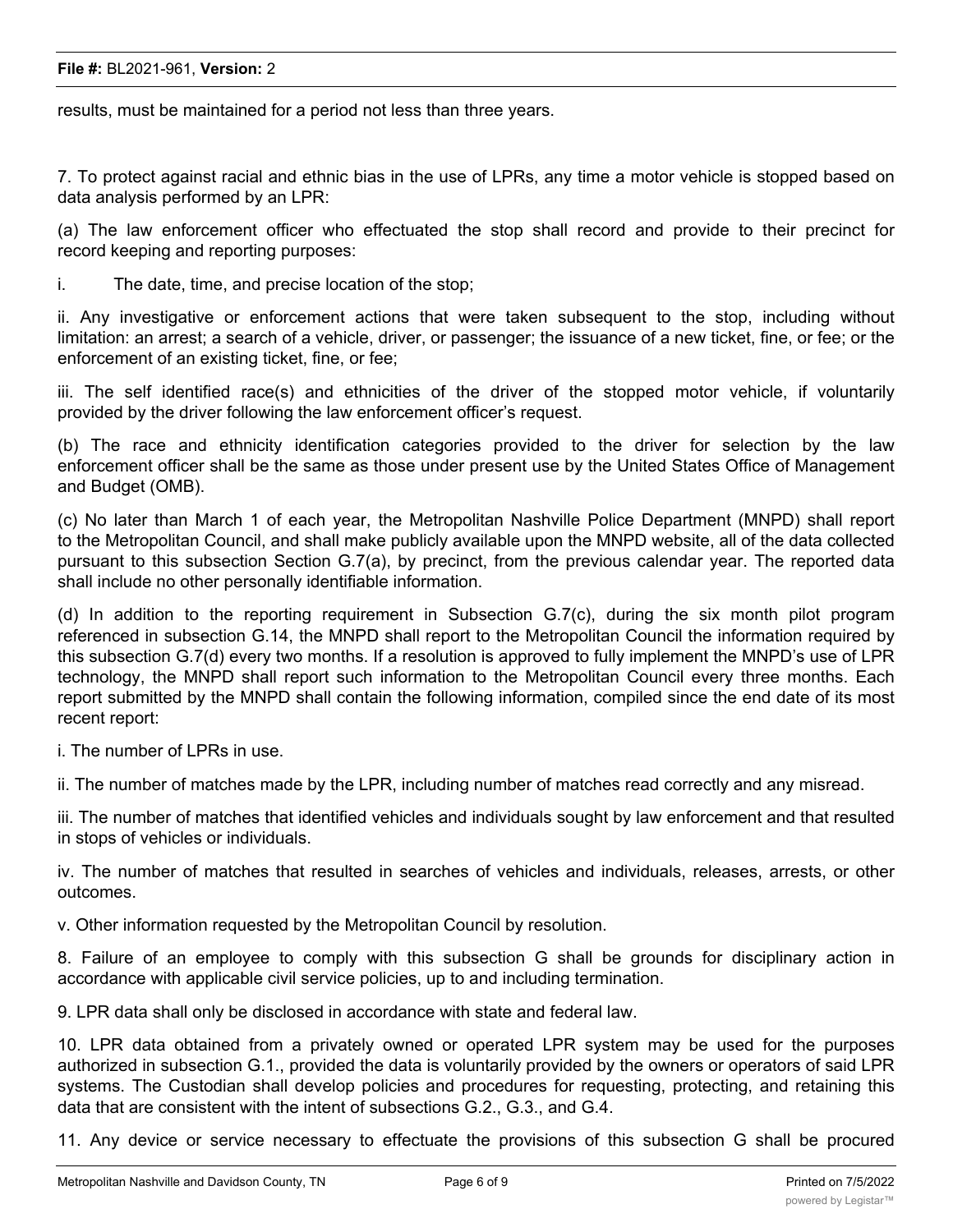pursuant to the provisions of Title 4 of the Metropolitan Code of Laws, the Procurement Code.

12. An LPR technology deployment policy shall be developed and implemented by the MNPD to help prevent misuse of LPR technology to track and unfairly target vulnerable communities. Placement of fixed LPR technology in the public right of way shall be limited to major and collector streets as defined in the Nashville Next Major and Collector Street Plan, and the location of LPR devices shall be distributed equitably across the north, south, east, and west quadrants of the county.

13. A data verification policy shall be developed and implemented by MNPD to help prevent erroneous and potentially dangerous stops based upon incorrect or outdated information. The policy shall require independent verification of the information yielded from a hot list and real time updating of hot list data, as well as a comparison of the accuracy of the hot list data with the accuracy of the LPR images. Hot lists shall be transferred daily and be capable of updating by an operator/officer in the field. The LPR system, both for fixed and mobile LPR units, shall function in such a manner so as to notify an officer when a license plate on the hot list is observed in real time. Historical LPR data shall be searched to determine the date and time a license plate number contained on a hot list passed a certain camera. For purposes of this subsection G., "hot list" means the list of license plate numbers law enforcement agencies have identified as being relevant for the investigation and/or prosecution of a criminal offense.

14. Prior to the full implementation of a department's LPR system, there shall be a six month pilot program beginning the first day that the LPR system is operational and in use by the department to determine whether the continued use of LPR technology is appropriate. At least two weeks prior to the conclusion of the pilot program period, the department shall submit a report to the Council on the efficacy of the program, compliance with the provisions of this section, and any policies implemented in order to carry out the use of the LPR system. This report shall be posted on the department's website. At the end of the six month pilot program, the use of LPR technology by a department shall cease unless the Metropolitan Council approves the full implementation of the department's use of LPR technology upon adoption of a resolution.

Section 2. That Section 13.08.080 of the Metropolitan Code is hereby amended by adding the following new subsection I.:

I. In addition to the provisions of subsection G. of this section, license plate scanner technology shall be allowed if all of the follow requirements are met:

(a) The license plate scanner is used solely and exclusively in conjunction with a vehicle emissions sensor as part of an emissions inspection program authorized under local, state or federal law;

(b) The data from the license plate scanner and vehicle emissions sensor is used solely and exclusively for purposes of determining compliance with vehicle emissions standards;

(c) A determination by the vehicle emissions sensor that a vehicle identified by the license plate scanner is not in compliance with applicable emissions standards shall not lead to any penalty or punitive action against the registered vehicle owner;

(d) No fewer than two such license plate scanners shall be in operation within Davidson County at any given time; and

(e) Data that can be used to pair a specific vehicle's license plate number, VIN, or other unique identifier with a specific geographic location shall not be recorded.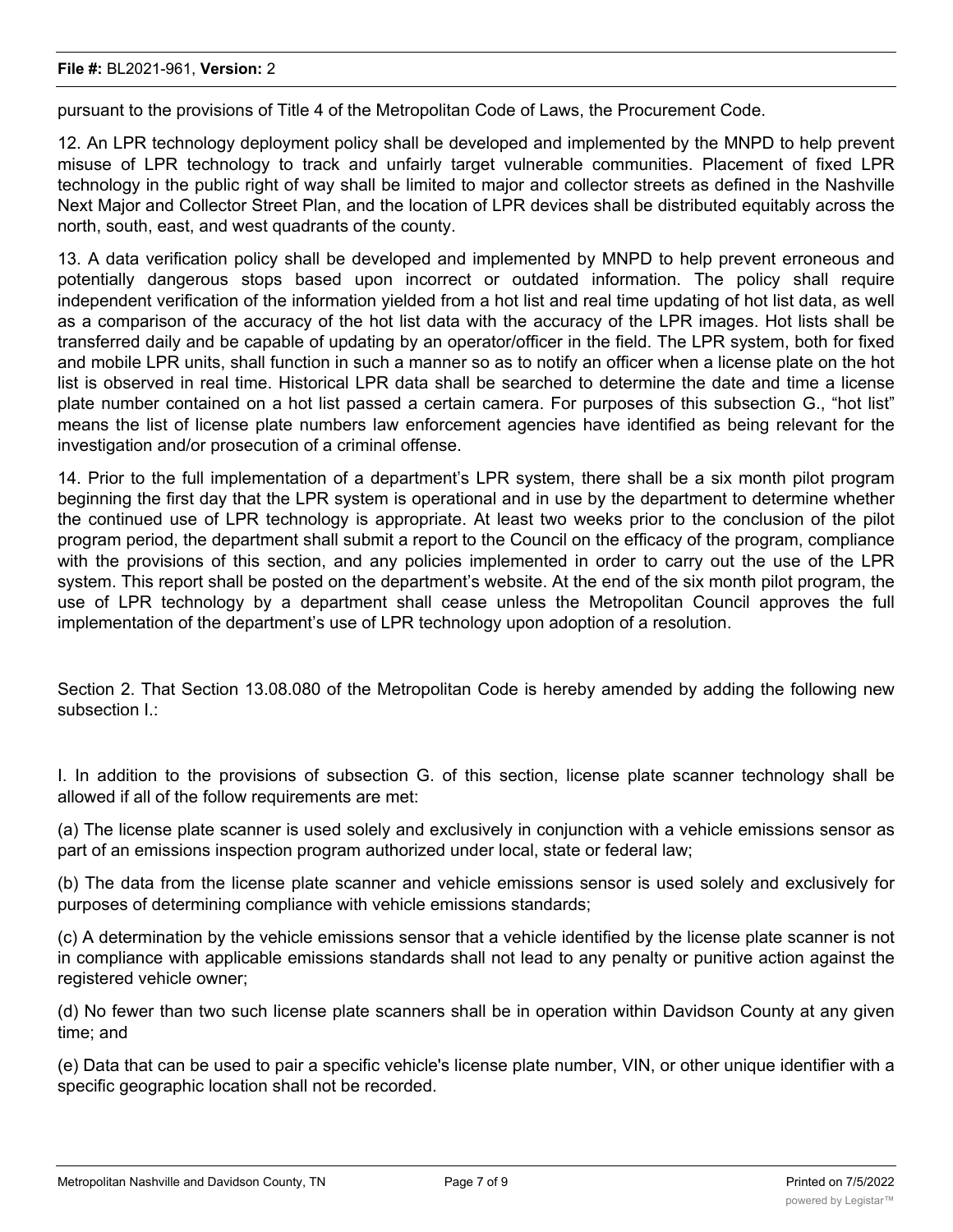Section 3. This ordinance shall take effect from and after its enactment, the welfare of The Metropolitan Government of Nashville and Davidson County requiring it.

### Analysis

This ordinance, as amended, amends Section 13.08.080 of the Metropolitan Code to provide for and regulate the usage of license plate reader (LPR) technology. The Code currently prohibits the operation of LPRs installed onto or within the public right-of-way except for use in conjunction with a vehicle emissions sensor as part of an emissions inspection program authorized under local, state or federal law. This ordinance would replace the provisions of subsection G. of Section 13.08.080 entirely. The ordinance preserves the existing emissions inspection program exception, and adds a new comprehensive regulatory structure for other uses of LPR technology.

The ordinance would require departments, either directly or through contractors, who want to use LPRs to implement a usage and privacy policy that would be posted on the department's website. The policy must be designed "to ensure that the collection, use, maintenance, sharing, and dissemination of LPR information is consistent with respect for individuals' privacy and civil liberties." The data collected could only be used for the following purposes:

- investigating and prosecuting felony offenses and criminal offenses associated with violent crimes
- detecting traffic or parking offenses
- operating a smart parking or curb management program
- assisting in missing persons cases including Amber and Silver Alerts

Law enforcement agencies, the parking enforcement patrol, NDOT, and their contractors must have reasonable suspicion that a felony offense, or a traffic or parking offenses, has occurred before examining any LPR data that was collected more than one hour prior to the examination. Prior to taking any action, law enforcement officers must also confirm visually that a plate matches the number and state identified in the alert, confirm that the alert is still active by calling dispatch and, determine whether the alert pertains to the registrant of the car and not the car itself.

The usage policy must also provide a description of the employees or contractors who are authorized to use or access the LPR system or to collect LPR information, and the steps that will be taken to ensure the security of the information and exclude identifying information of the driver and passengers to the extent possible. The policy must include the purposes of and restrictions on sharing LPR data, the measures used to ensure the accuracy of the data, and the length of time the data will be retained.

The installation and maintenance of LPR hardware and software, as well as LPR data access, retention, and security, would be managed by an LPR Custodian. The custodian would be responsible for assigning the personnel who will administer the day-to-day operation of the LPR system, and to develop guidelines and procedures for the further implementation of this ordinance. This will include establishing and maintaining security procedures and practices, maintaining a list of the name and job title of all authorized users, training requirements, audit procedures, and a data retention policy. This policy and its related procedures must be posted conspicuously on the department's public website.

The ordinance also includes specific restrictions on the access and use of the department's LPR system, such